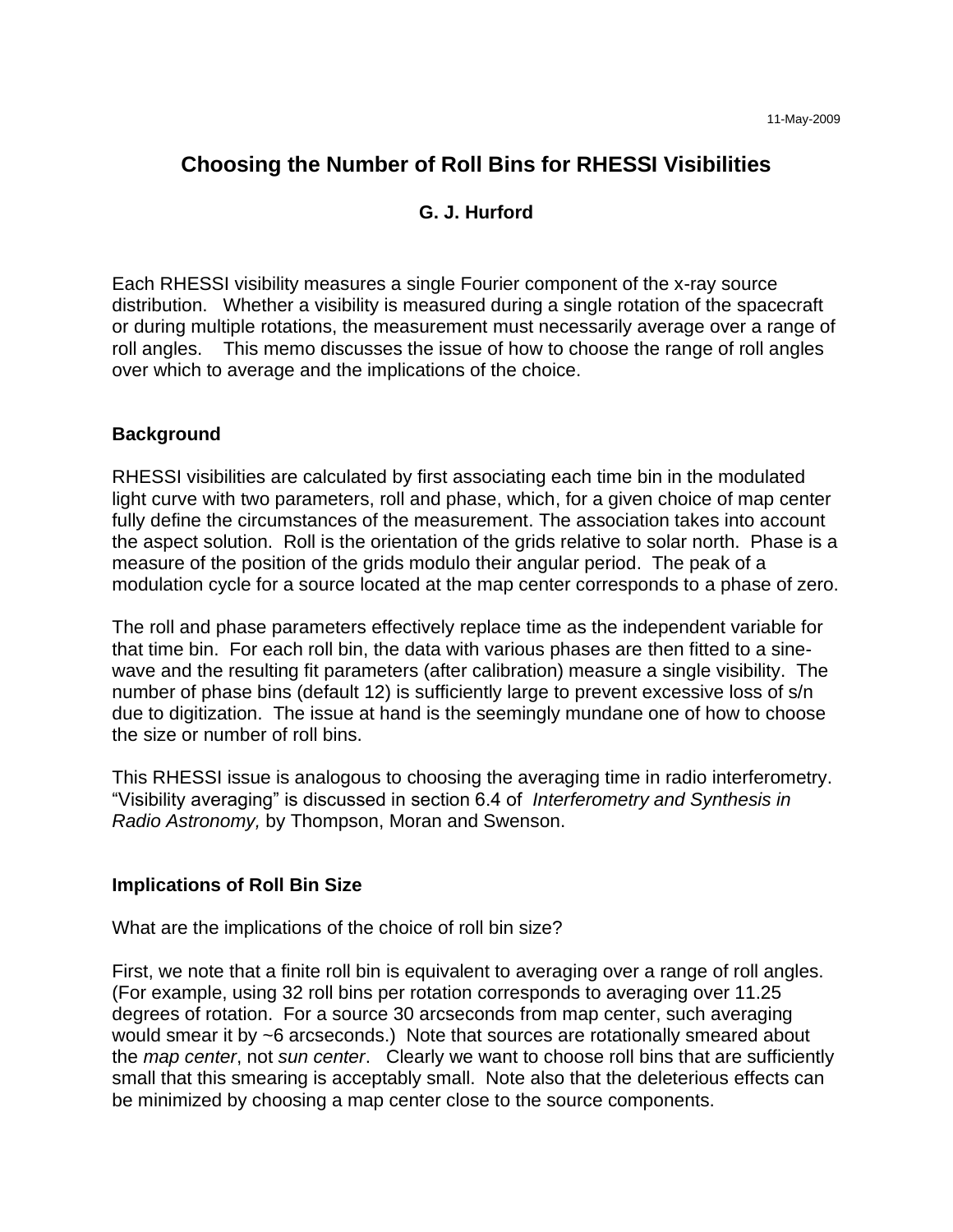The effect of the rotational smearing is manifest in four ways: first, as a reduction in the amplitude of the observed visibility; second, as an apparent increase in the azimuthal size of reconstructed source components; third, in terms of the shape of the source component, and fourth, as a reduction in apparent peak (as opposed to spatiallyintegrated) intensity of a given source. (Note the relevance of these effects to studies of the relative size and flux of footpoints, for example.)

Note that while using more roll bins decreases the s/n in each visibility, this is fully compensated by having more visibilities to use as input to the mapping. As a result, to first order, the number of roll bins does not affect the *statistical* noise in the resulting maps. However, a larger number of roll bins provides more *uv* points for mapping and so tends to reduce sidelobes.

## **Limitations on the Number of Roll Bins**

Although it would appear that more roll bins are better, there is an important constraint that prevents the number of roll bins from increasing arbitrarily, namely the requirement that a visibility measurement must integrate over at least ~one modulation cycle. This means that within each roll bin, data must be available over a range of phases. If this is not the case, then fitting the amplitude and phase and 'DC' component is unduly sensitive to systematic errors. At present this is implemented (*hsi\_visibility\_fit*) by requiring that the maximum phase gap between adjacent phase measurements be less than 2 radians (115 degrees). For example, phases sampled at 0, 90,180, 270 degrees would be ok; phases sampled at 0, 45, 90,180 degrees would not. Ed Schmahl has opined that this criteria is too conservative and has suggested an alternative based on the (pivot-element?) results of the least squares fitting algorithm.

In practice, this (necessary) requirement often results in missing visibility measurements, particularly during the slow segment of the modulation profile and for the coarse grids. Another perspective is that this requirement leads to a linear gap in coverage across the *uv* plane, shown schematically below.



In summary then, the tradeoff in the choice of the number of roll bins is between having sufficiently large number to avoid excessive degradation for sources displaced from the map center while having a sufficiently small number to enable reliable measurements in terms of the modulation cycles.

Note that, for a given subcollimator, the minimum number of roll bins is determined by the source extent (radius), whereas the maximum number of roll bins is determined by the offset between the spin axis and the source location.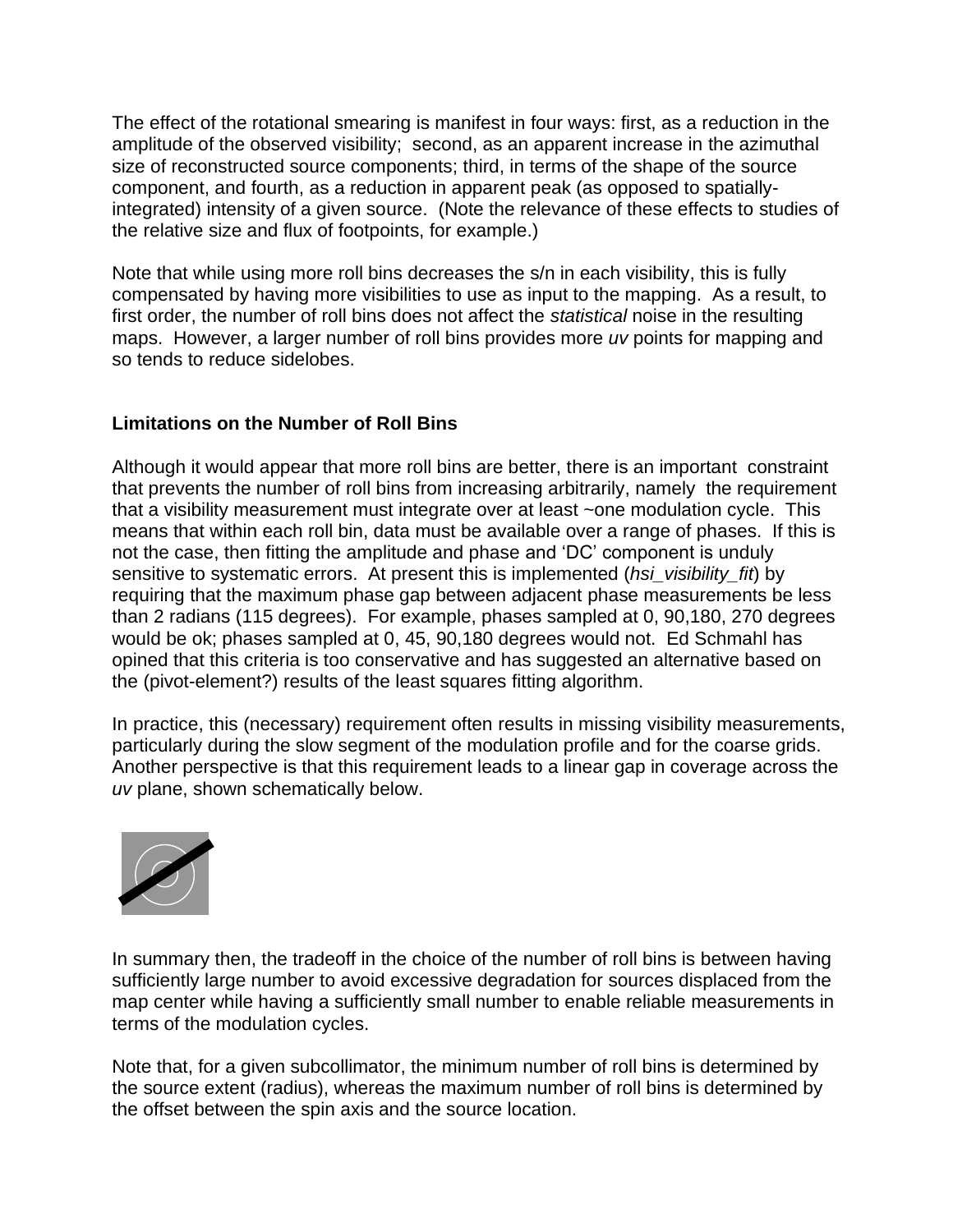# **Current Options for calculating the number of roll bins**

There are several options currently in use for calculating the number of roll bins.

- Specify a fixed number (e.g. 32) of roll bins for each subcollimator. This was the original default, chosen for simplicity and to facilitate visibility comparisons at specific azimuth angles.
- Specify of the maximum source offset from map center (phase\_radius) from which the minimum even number is automatically calculated and used, subject to upper and lower bounds. This chooses the smallest acceptable number of roll bins, N<sub>min</sub>(i).
- Use *hsi\_vis\_rollbin\_nominal* to calculate the largest number, Nmax(i) of equal rollbins for a given source to rotation axis offset such that each roll bin contains at least on modulation cycle. (The problem occurs when  $N_{min}(i) > N_{max}(i)$ .
- Use the 'Massone strategy' to maximize the number of calculated visibilities by 'trial and error'. (effective, but not very efficient)

#### **Debatable assumptions associated with the tradeoff:**

- Currently the recommended option is to use an even number of roll bins per rotation. The advantage of this is that some systematic errors in the calculation of the visibilities tend to cancel when conjugate visibilities are calculated. The alternative of using an odd number of roll bins has the advantage that about twice as many independent visibilities would be available, but with an increased risk of systematic errors.
- The strategy of using roll bins of equal azimuth range has the advantagesthat to first order, all visibilities have comparable statistical error. An alternate approach might tailor the roll bin width to the modulation frequency. This would have TBD effects on the imaging.
- The requirement that each time bin contributes to just one roll-phase bin results in statistical independence of all calculated visibilities. This is an important requirement for most visibility-based algorithms, but not all (e.g. uvsmooth). If this requirement were relaxed, the tradeoff issue is largely resolved.
- It might be possible to increase the number of independent visibilities by using a form of 'interleaved binning', whereby the association of successive time bins is toggled among overlapping roll bins.
- In cases where the number of roll bins were limited, a post-facto correction could be applied to the resulting smeared maps.